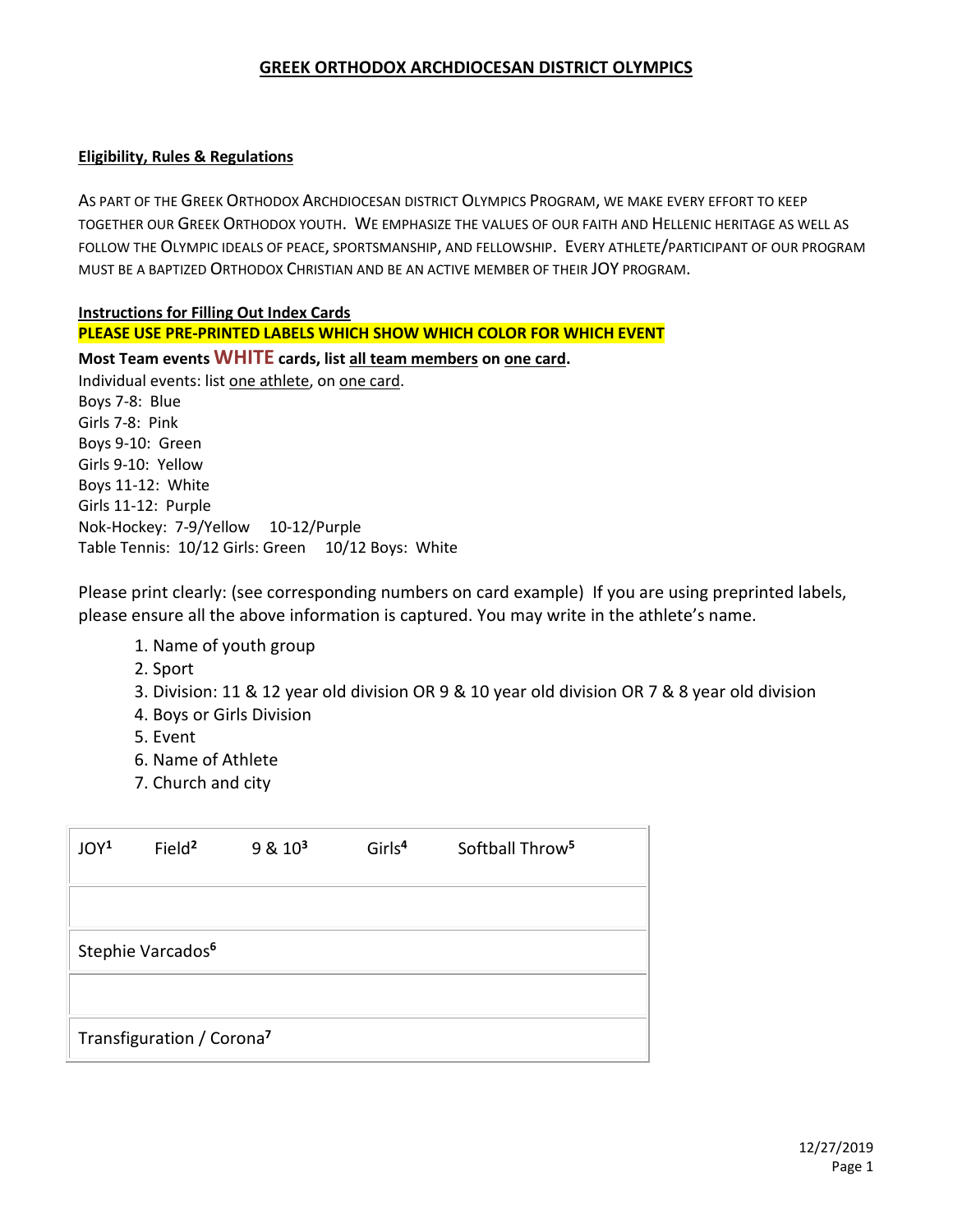### **Events**

| 7 & 8 years old            | 9 & 10 years old               | 11 & 12 years old              |
|----------------------------|--------------------------------|--------------------------------|
| 50 <sub>m</sub> dash       | 50 <sub>m</sub> dash           | 50 <sub>m</sub> dash           |
| 200m shuttle relay         | 200m shuttle relay             | 200m shuttle relay             |
| 400m shuttle relay         | 400m shuttle relay             | 400m shuttle relay             |
| softball throw             | softball throw                 | softball throw                 |
| standing long jump         | standing long jump             | standing long jump             |
| <b>Basketball shooting</b> | <b>Basketball shooting</b>     | Basketball Around-the-World    |
|                            | 25m Swimming - Individual Only | 25m Swimming - Individual Only |
|                            | (Freestyle)                    | (Freestyle)                    |
|                            | 4x25 (100m) Swimming Relay     | 4x25 (100m) Swimming Relay     |
|                            | Table Tennis (Ping Pong)       | Table Tennis (Ping Pong)       |
|                            |                                |                                |

### **Team Sports**

| 7, 8, & 9 years old                              | 10, 11 & 12 years old |  |  |  |
|--------------------------------------------------|-----------------------|--|--|--|
| Kickball                                         | Kickball              |  |  |  |
| Soccer                                           | Soccer                |  |  |  |
| 3-3 Co-Ed Basketball $-2$ divisions 9-10 & 11-12 |                       |  |  |  |
| Board Games - See rules                          |                       |  |  |  |

#### **General Rules:**

- 1. In individual events, athletes can only compete within their own age group.
- 2. No JOY athlete may compete in any GOYA individual events.
- 3. JOY athletes may compete in GOYA team events **when needed to field a team**, **BUT MUST BE authorized by the Olympic Committee as an exception**. Maximum allowed: 1 exception per team/relay, except softball which we will allow 1 girl /1 boy exception.
- 4. Coaches and/or spectators are not permitted on any field or court while a game is in progress unless summoned by an official/umpire/referee.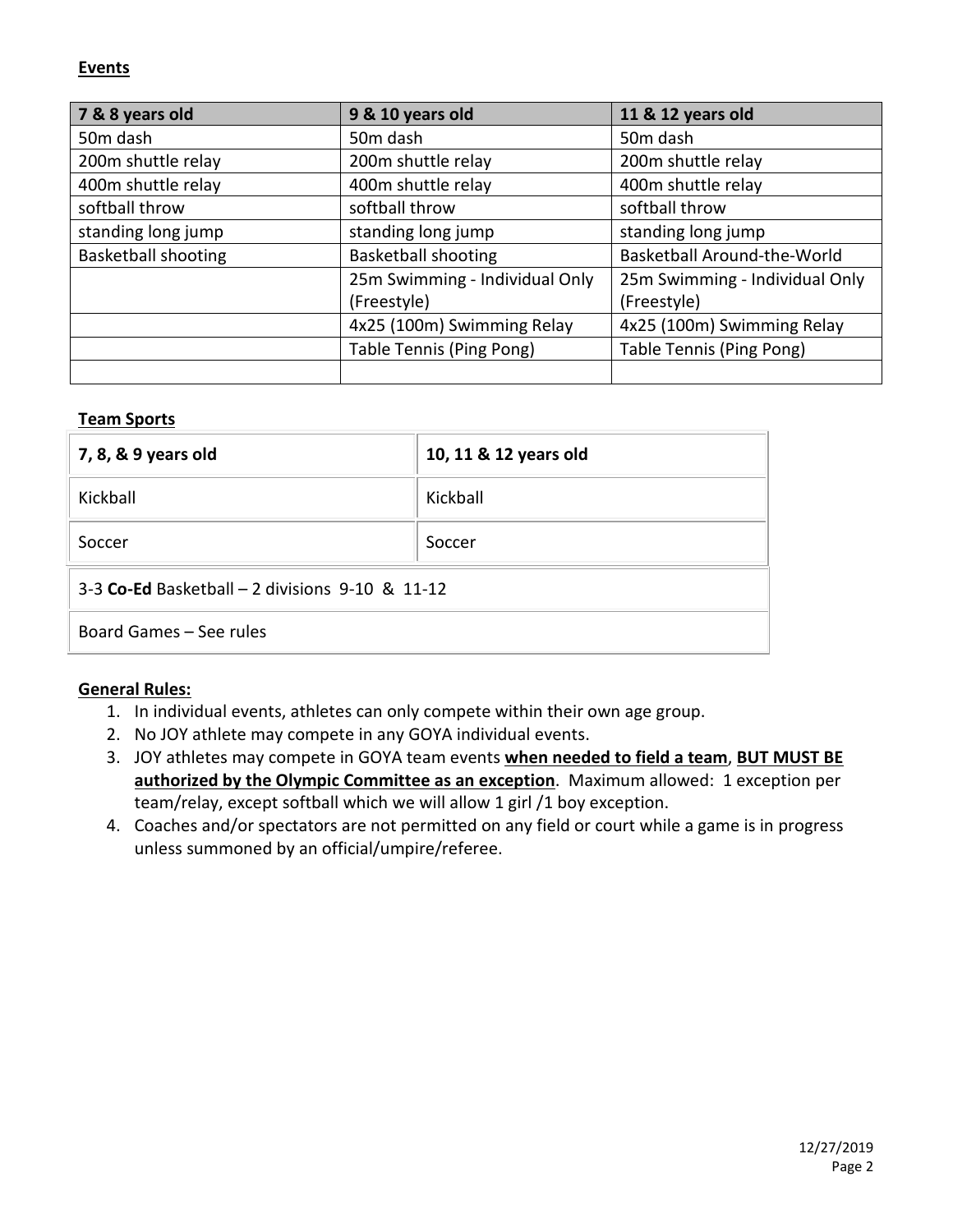# **Track**

- 1. Each church may enter two (2) boys and two (2) girls from each division for individual race.
- 2. Each church may enter one (1) boy and one (1) girl relay team in each division for each relay. (A relay team is comprised of four (4) individuals.)
- 3. Only boys and girls of the same age may compete on the same age division relay teams. However, you may put boys and girls of a younger age on the older age relay team if the need arises.

## **Field**

- 1. Each church may enter three (3) boys and three (3) girls from each division.
- 2. Softball Throw/Standing Long Jump: One warm-up and best of two throws/jump each throw/jump will be measured and recorded. Ties will be decided by best 2nd throw/jump.
- 3. Only one (1) advisor will be allowed on the track during the track and field competition.

## **Chess, Checkers, Backgammon:**

- 1. Two age groups 7-9 and 10-12.
- 2. Each Church may enter four participants per game in each age group.
- 3. A participant may compete in two (2) of the four games.
- 4. Participants should bring their own games.
- 5. Single game elimination
- 6. Must be present at check-in time and when their name is called to play.
- 7. Participants may not leave the board game area until eliminated. (Suggestion: chess players may bring water/snack with them.)
- 8. **For 7-8-9 only**: If players are unable to checkmate their opponent, the event coordinator will give the players 10 minutes to finish their game. After 10 minutes the event coordinator will decide the match by declaring a tie or a clear winner, based on which player is in a winning position.

Chess: no double queening - one minute time limit per move Checkers: you must jump - one minute time limit per move Backgammon: the game played will be "portes" (doors)

### **Nok-Hockey**

- 1. Two age groups 7-9 and 10-12
- 2. Each church may enter four participants in each age group
- 3. Boards, sticks, and pucks will be provided.
- 4. Game starts with a face off. Face off winner takes first shot.
- 5. Alternate possession throughout the game.
- 6. All shots must be taken with sticks. Fingers and/or hands cannot touch the puck.
- 7. All games are 7 goals, winner must win by 2. Championship game is 11 goals winner must win by 2.
- 8. Participants may not leave the board game area until eliminated.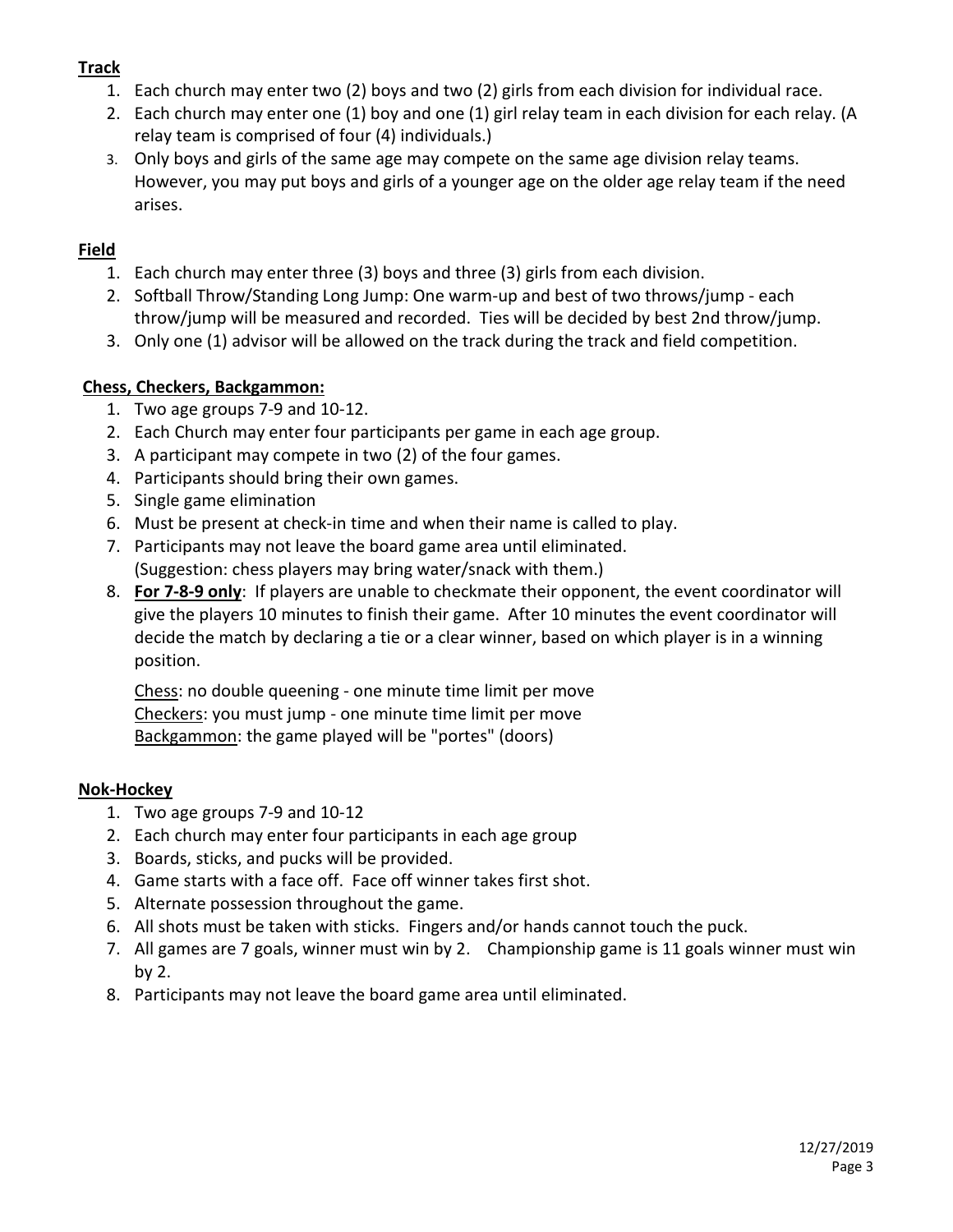### **Soccer Rules:**

- 1. There will be two age groups with 7/8/9 & 10/11/12.
- 2. There will be two separate teams in each age group, one boys team and one girls team.
- 3. Each church may enter two teams in each age group/gender.
- 4. Ten (10) minute forfeit time
- 5. In the event that two teams competing have the same color shirt**, every team must have a second color shirt or pinnie.** The loser of a coin toss will have five minutes to change or they will forfeit.
- 6. NEW 2016: Games with 7/8/9 year olds will be 40 minutes: (2, 20 minute halves) with a 5 minute half-time break. Games with 10/11/12 year olds will be 40 minutes: (2, 20 minute halves) with a 5 minute half-time. (If games must be played indoors, games will be 10 minutes in duration.)
- 7. Substitutions are unlimited and will be made on the fly, substitutes must enter and exit at midline.
- 8. Uniforms must include shin guards for all players.
- 9. Rubber cleats are allowed.
- 10. Restarts: from point of infraction via throw in or corner kick.
- 11. NEW 2016: Goalies will be allowed to punt when punting is required.
- 12. No slide tackling.
- 13. Rosters of 15 players can be submitted
- 14. A total of nine (9) players constitute a full team, eight (8) on the field and one (1) goalie. Teams must have at least five (5) players to start a game, four (4) on the field and (1) one goalie.
- 15. A maximum 2 player differential is allowed.
- 16. Three penalty kicks will decide tied games.
- 17. 7/8/9 year old division No off sides will be called. 10/11/12 division-Off sides will be called at the discretion of the referee.
- 18. ALL PLAYERS MUST WEAR THEIR COMMUNITY SHIRT AT ALL TIMES WITH THE COMMUNITY NAME ON THE FRONT AND THEIR NUMBER PERMANENTLY AFFIXED TO THE BACK. THE NUMBER MUST BE AT LEAST 5" IN HEIGHT AND NO DUPLICATE NUMBERS ARE PERMITTED.
- 19. INDEX CARDS YOUR TEAM INDEX CARD MUST BE HANDED INTO THE COMMITTEE MEMBER HANDLING THE EVENT PRIOR TO THE 1ST GAME PLAYED, AND MUST INCLUDE THE PLAYER'S NUMBER, FIRST NAME, AND LAST NAME.
- 20. 2016 New rule as it relates to Heading...When, in the judgment of the referee, a player deliberately heads the ball in a game, the referee will stop the game. The game will resume with a dropped ball. If the deliberate header occurs within the 18 yard box (Goal area), an indirect kick shall be awarded to the opposing team from the spot of the infraction. If the deliberate header results in a goal, the goal will be disallowed and an indirect kick shall be awarded to the opposing team from the spot of the infraction. If, in the judgement of the referee, a player does not deliberately head the ball, play shall continue.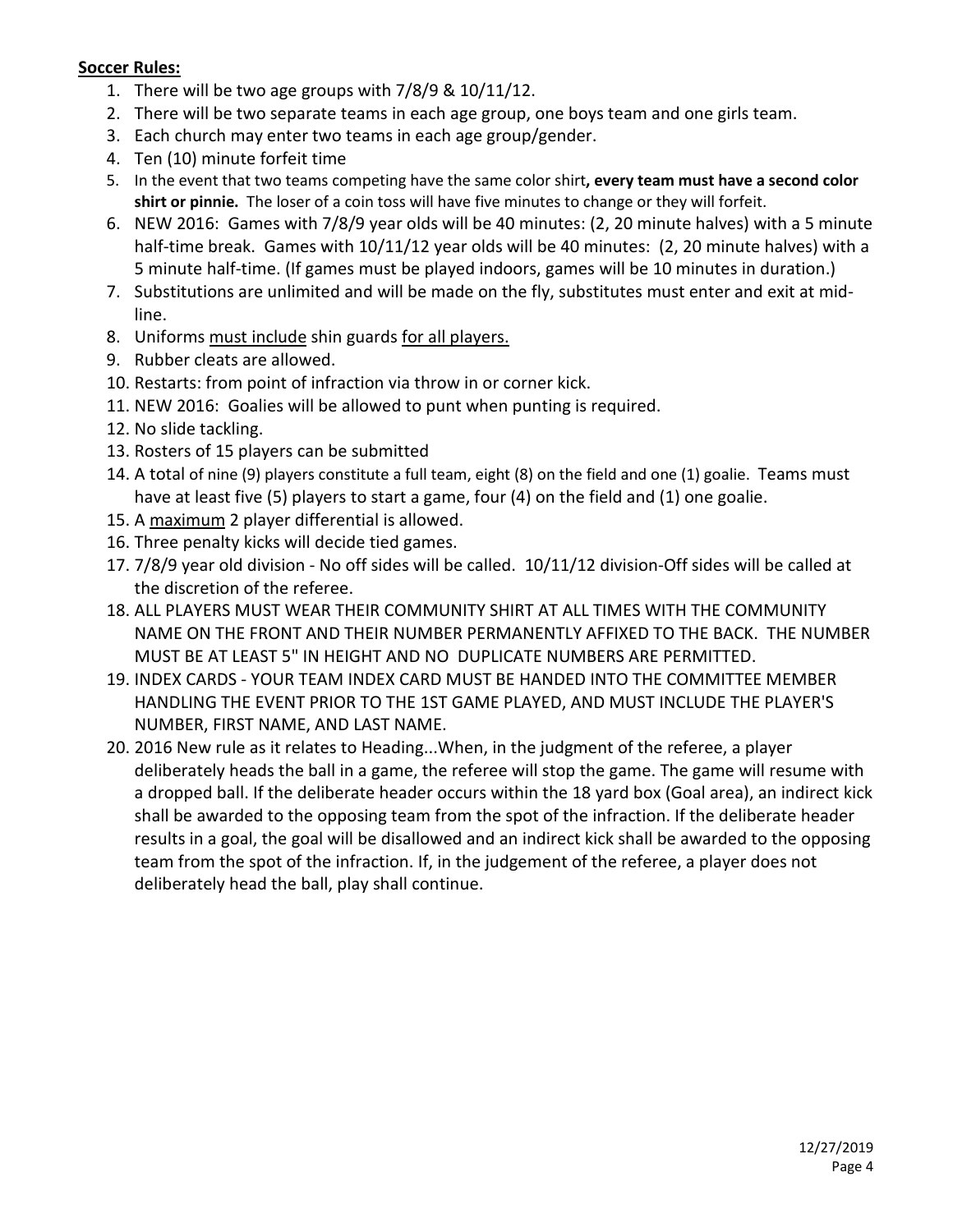### **Kickball:**

- 1. There will be two age groups 7/8/9 & 10/11/12.
- 2. There will be three separate divisions in each age group, boys, girls, and one co-ed. Each church will be allowed to enter a maximum of two teams in each division. No player can participate on both teams in the same event.
- 3. 10 minute forfeit time.
- 4. Maximum number of players is 15.
- 5. You must start the game with at least nine (9) players and no more than ten (10). You can finish with eight (8) but only in case of injuries.
- 6. For CO-ED only: There must be at least three (3) boys and three (3) girls in the line-up and in the field at all times.
- 7. For CO-ED only: Substitutions boys for boys, girls for girls.
- 8. **For 7-8-9 only**: When your church is playing the field, **NO** coach will be allowed to stand on the field to assist your players, i.e. where to stand during the game.
- 9. Each team must provide a 10" in diameter, two-ply red rubber kickball.
- 10. Sliding is not allowed.
- 11. No bunting or stealing.
- 12. Runners must hold their base until the kicker kicks the ball.
- 13. Runners are not allowed to run into a fielder who is holding the ball at a base ready to make a put-out.
- 14. If the ball is dropped by a fielder, either during or after applying a tag on a runner, the runner is out.
- 15. "Pegging", the act of throwing the ball at a runner to get him/her out, is allowed.
- 16. There will be no pitching. Each kicker places the ball at home plate and has ONE (1) attempt to kick the ball.
- 17. Kicker must be within kick line and home base to attempt kick. (kickline will be 5' behind home plate.
- 18. The kicker must kick the ball to get on base. Missing the ball cleanly is an out. Kicking the ball foul is an out.
- 19. As in baseball/softball, a half inning is over when a team has made three outs.
- 20. New 2016: Starting with the fourth inning, once a team has a 10 run lead, the game is over, provided both teams have equal at bats.
- 21. New 2016: All games will be five (5) innings, including the championship game. If, at the end of the fifth inning, the game is tied, an extra inning(s) will be played until the tie is broken.
- 22. Single game elimination (if you lose, you're out)
- 23. The score is to be kept by both teams and checked often during each half inning and at the end of each half inning.
- 24. Rubber cleats are allowed.
- 25. ALL PLAYERS MUST WEAR THEIR COMMUNITY SHIRT AT ALL TIMES. THE NAME OF THE COMMUNITY SHOULD BE ON THE FRONT, WITH NUMBERS FRONT AND/OR BACK.
- 26. INDEX CARDS YOUR TEAM INDEX CARD MUST BE GIVEN TO THE COMMITTEE MEMBER HANDLING THE EVENT PRIOR TO THE FIRST GAME PLAYED, AND MUST INCLUDE THE PLAYER'S FIRST AND LAST NAME AND NUMBER.
- 27. ONLY 3 coaches will be allowed on the sidelines with your players. The first and third base coaches and the head coach.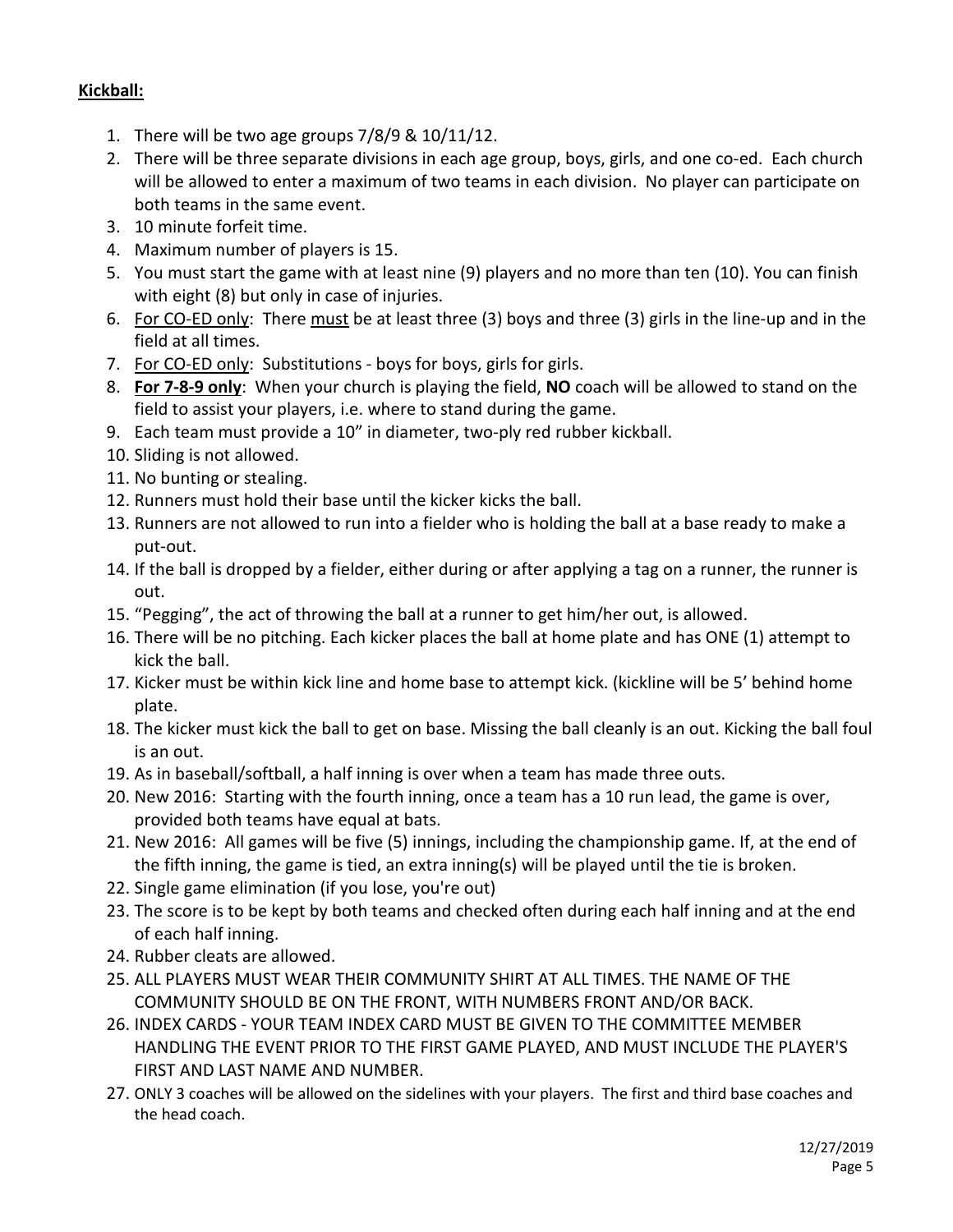### **Basketball:**

### **For 7/8 & 9/10 year old division - Free Throws**

- 1. Enter two (2) athletes per age group per girl/boy division.
- 2. Girl's basketballs will be used.
- 3. Each participant will be given a maximum 10 free throws.
- 4. Three medals will be given out to the top three scores in each division. (Ties will be broken by 10 shot shootout)
- 5. Shooting distance: Regulation-size court, the 7 & 8 year olds will shoot at a distance of 6' straight out from the backboard. The 9 & 10 year olds will shoot at a distance of 10' straight out from the backboard.

### **For 11/12 year old division - Around the World:**

- 1. Enter two (2) athletes per girl/boy division.
- 2. Each athlete will shoot from five designated spots around the court.
- 3. Each athlete will be given a maximum 10 shots in 90 seconds.
- 4. Athletes will not get their own rebounds. Rebounds will be retrieved by game officials.
- 5. Girls basketballs will be used.
- 6. Three medals will be given out to the top three scores in each division. (In the event of a tie, there will be a ten shot shoot-out around the world.)
- 7. Shooting distance: Regulation-size court, athletes will shoot at a distance of 15' from the backboard: baseline, wing and straight out.

#### **Table Tennis**

#### **9/10 & 11/12 year old division**

- 1. New 2016: Each church may enter three girls and three boys, per division.
- 2. The winner of a coin toss gets choice of first serve or court.
- 3. Players will be randomly bracketed.
- 4. Players will be responsible to bring their own paddles.
- 5. Games will be single elimination, first player to reach 15 points wins, you must win by 2 points.
- 6. Semi-final and championship games will be single elimination, first player to reach 21 points wins, you must win by 2 points.
- 7. Serve will change every five points.
- 8. All of the rules of table tennis apply.
- 9. No coaching allowed.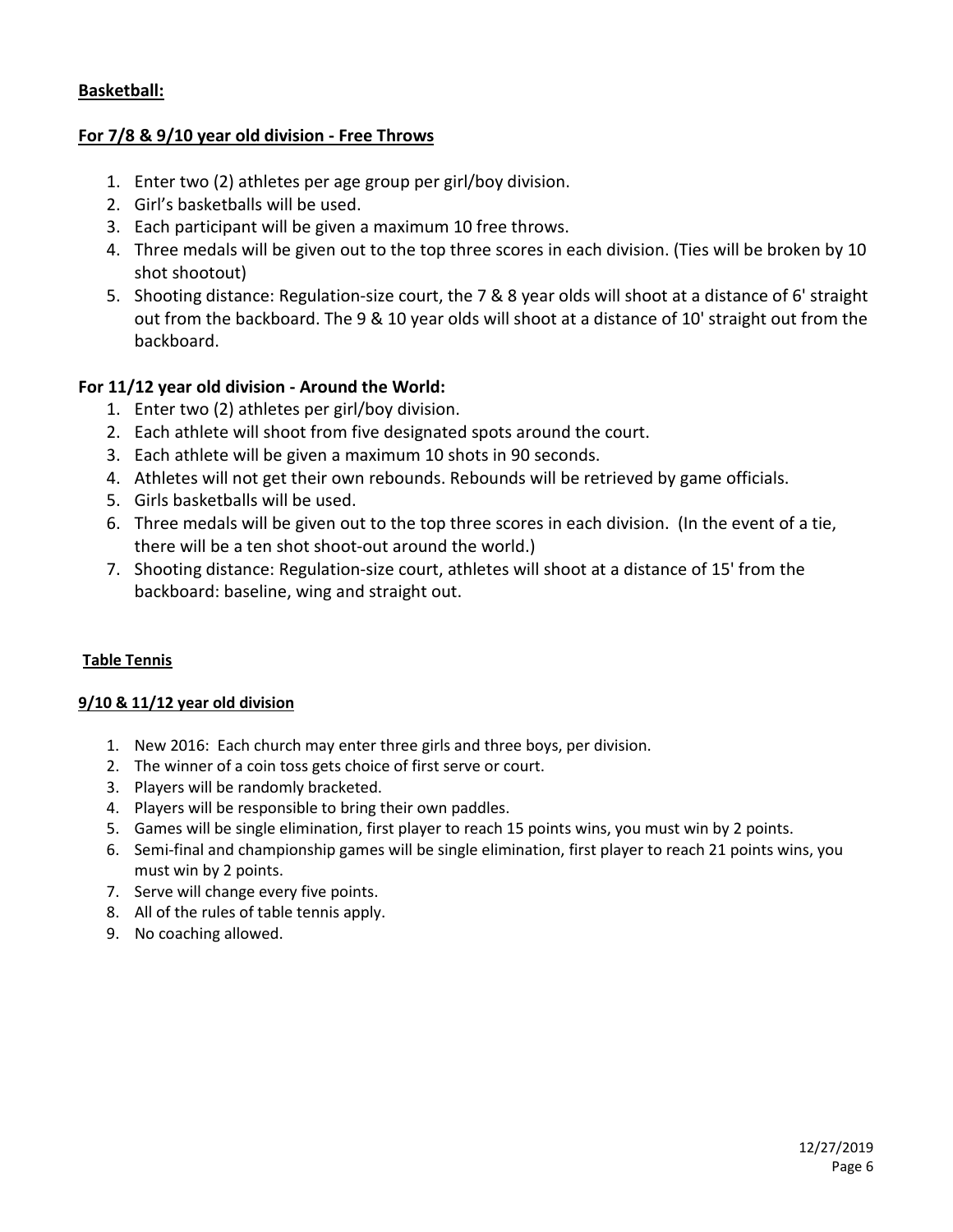#### **3 on 3 basketball**

- **1. NEW 2017 - Each church may enter one (1) Co-ed team in each division (9-10 and 11-12)**
- 2. In the event that two teams competing have the same color shirt**, every team must have a second color shirt or pinnie.** The loser of a coin toss will have five minutes to change or they will forfeit.
- 3. Minimum of one boy and one girl on the court.
- 4. Six maximum on the roster.
- 5. Each game will be seven minutes, running time (referees will keep track of the time), or 11 points, whichever comes first (you do not have to win by two pts.).
- 6. Any shot made from behind or ON the three point line will count as two points. All other shots made will count as one point. (Loser's out.)
- 7. Three-second rule is in effect.
- 8. Any fouls committed during the act of shooting behind or ON the three point line, will result in two free throws on a missed field goal attempt and one free throw if the field goal is made. Any fouls committed during the act of shooting within the arc, will result in one free throw.
- 9. On free throw attempts, players will setup to rebound for possession of the ball. The team, whose player is shooting a free throw, can rebound a missed attempt and take a shot without taking the ball "back".
- 10. Every change of possession must be brought "back". "Back" will be the foul line and foul line extended area only.
- 11. The closely guarded rule will now be in effect.
- 12. Each team gets one 30-second time-out per game (the clock will be stopped).
- 13. Subs can be made during any dead ball (the clock will be running).
- 14. A coin flip will determine first possession at the start of each game.
- 15. Single elimination…you lose you're out.
- 16. Any technical foul will result in one free throw and possession of the ball
- 17. If a game is tied as time is expiring or expired, play will continue until the tie is broken.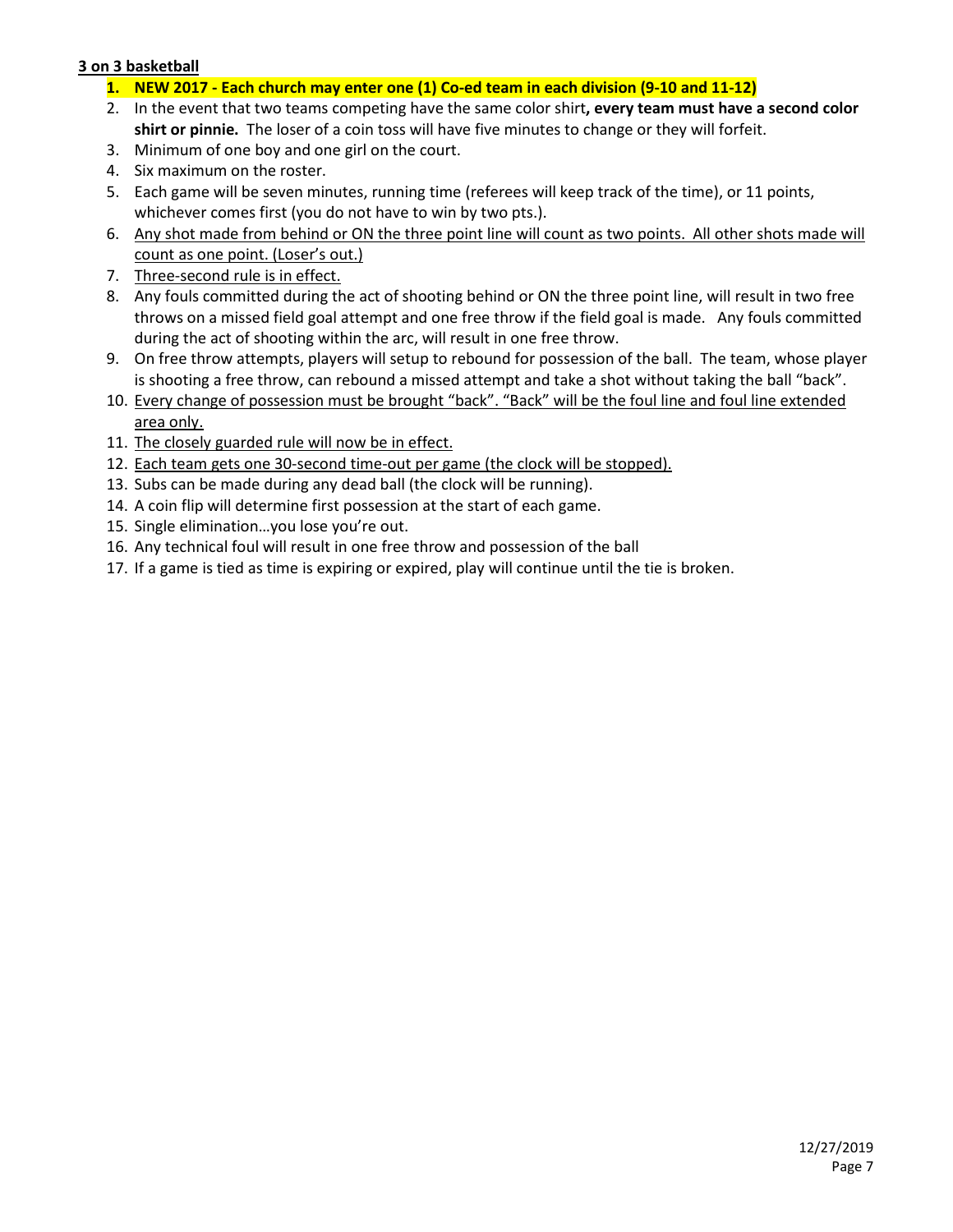### **Swimming: \***

Girls must wear one-piece bathing suits and bathing caps are preferred.

### **9/10 and 11/12 Individual**

(Two divisions/separately)

25m freestyle

- 1. Each church may enter 3 boys and 3 girls
- 2. Swimmers must complete the race in order to medal.

### **9/10 - RELAY**

- 1. Each church may enter one team per gender.
- 2. Swimmers must complete the race in order to medal.

### **11/12 - RELAY**

- 1. Each church may enter one team per gender.
- 2. Swimmers must complete the race in order to medal.